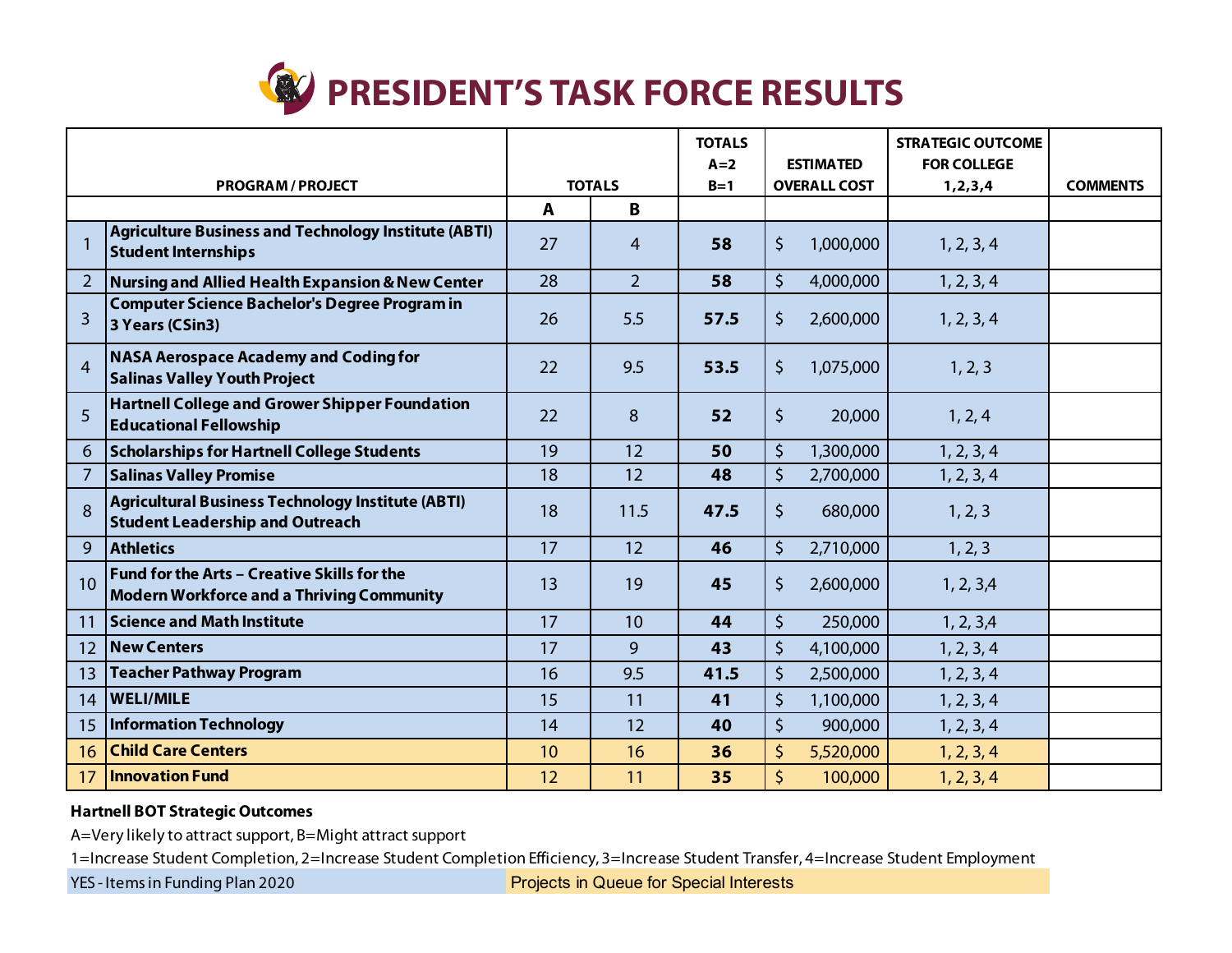## **PRESIDENT'S TASK FORCE RESULTS(CONTINUED)PRESIDENT'S TASK FORCE RESULTS**

|                        |                                                                                                                                                                                    |                |      |                | <b>ESTIMATED</b><br><b>OVERALL</b> | <b>STRATEGIC OUTCOME</b><br><b>FOR COLLEGE</b> |                                                                                                      |
|------------------------|------------------------------------------------------------------------------------------------------------------------------------------------------------------------------------|----------------|------|----------------|------------------------------------|------------------------------------------------|------------------------------------------------------------------------------------------------------|
| <b>PROGRAM/PROJECT</b> |                                                                                                                                                                                    | <b>TOTALS</b>  |      | $A=2$<br>$B=1$ | <b>COST</b>                        | 1, 2, 3, 4                                     | <b>COMMENTS</b>                                                                                      |
| 18                     | <b>Career Services</b>                                                                                                                                                             | 8              | 16   |                | 350,000<br>\$.                     | 1, 2, 3, 4                                     |                                                                                                      |
| 19                     | <b>Child Development Center</b>                                                                                                                                                    | 8              | 16   | 32             | \$2,700,000                        | 1, 2, 3, 4                                     |                                                                                                      |
| 20                     | <b>Undocumented students</b>                                                                                                                                                       | $\overline{4}$ | 19   | 27             | 655,000<br>\$                      | 1, 2, 3, 4                                     |                                                                                                      |
| 21                     | <b>Guided Pathways</b>                                                                                                                                                             | $\overline{7}$ | 11   | 25             | \$<br>280,000                      | 1, 2, 3, 4                                     |                                                                                                      |
| 22                     | <b>Speech and Debate Initiative</b>                                                                                                                                                | 5              | 14.5 | 24.5           | $\zeta$<br>184,900                 | 1, 2, 3, 4                                     |                                                                                                      |
| 23                     | <b>Student Basic Needs: Housing and Food Security</b>                                                                                                                              | 8              | 8    | 24             | \$1,950,000                        | 1, 2                                           | Despite a low<br>ranking, this is<br>included as a top<br>priority due to the<br>economic recession. |
| 24                     | <b>Development of Pathways and Support Services for</b><br><b>Nontraditional Adult Students</b>                                                                                    | $\overline{3}$ | 16.5 | 22.5           | \$<br>630,000                      | 1, 2, 3, 4                                     |                                                                                                      |
| 25                     | <b>Full-Time Tenure Track Disabled Student Programs</b><br>and Services Counselor and Bi-Lingual Learning<br><b>Disability Specialist</b>                                          | $\overline{4}$ | 13.5 | 21.5           | \$<br>602,000                      | 1, 2, 3, 4                                     |                                                                                                      |
| 26                     | <b>Inmate Education in partnership with Salinas Valley</b><br><b>State Prison, Correctional Training Facility, Monterey</b><br><b>County Jail and Monterey County Youth Center</b> | $\overline{4}$ | 7.5  | 15.5           | \$1,317,000                        | 1, 2, 4                                        |                                                                                                      |
| 27                     | <b>Online Education and Digital Equity</b>                                                                                                                                         | $\mathbf{1}$   | 13   | 15             | \$1,000,000                        | 1, 2, 3, 4                                     | Despite a low<br>ranking, this is<br>included as a top<br>priority due to<br>COVID-19.               |
| 28                     | <b>Student Support Software</b>                                                                                                                                                    | $\overline{3}$ | 9    | 15             | $\zeta$<br>63,000                  | 1, 2, 3                                        |                                                                                                      |

## **Hartnell BOT Strategic Outcomes**

1=Increase Student Completion, 2=Increase Student Completion Efficiency, 3=Increase Student Transfer, 4=Increase Student Employment A=Verv likelv to attract support. B=Might attract support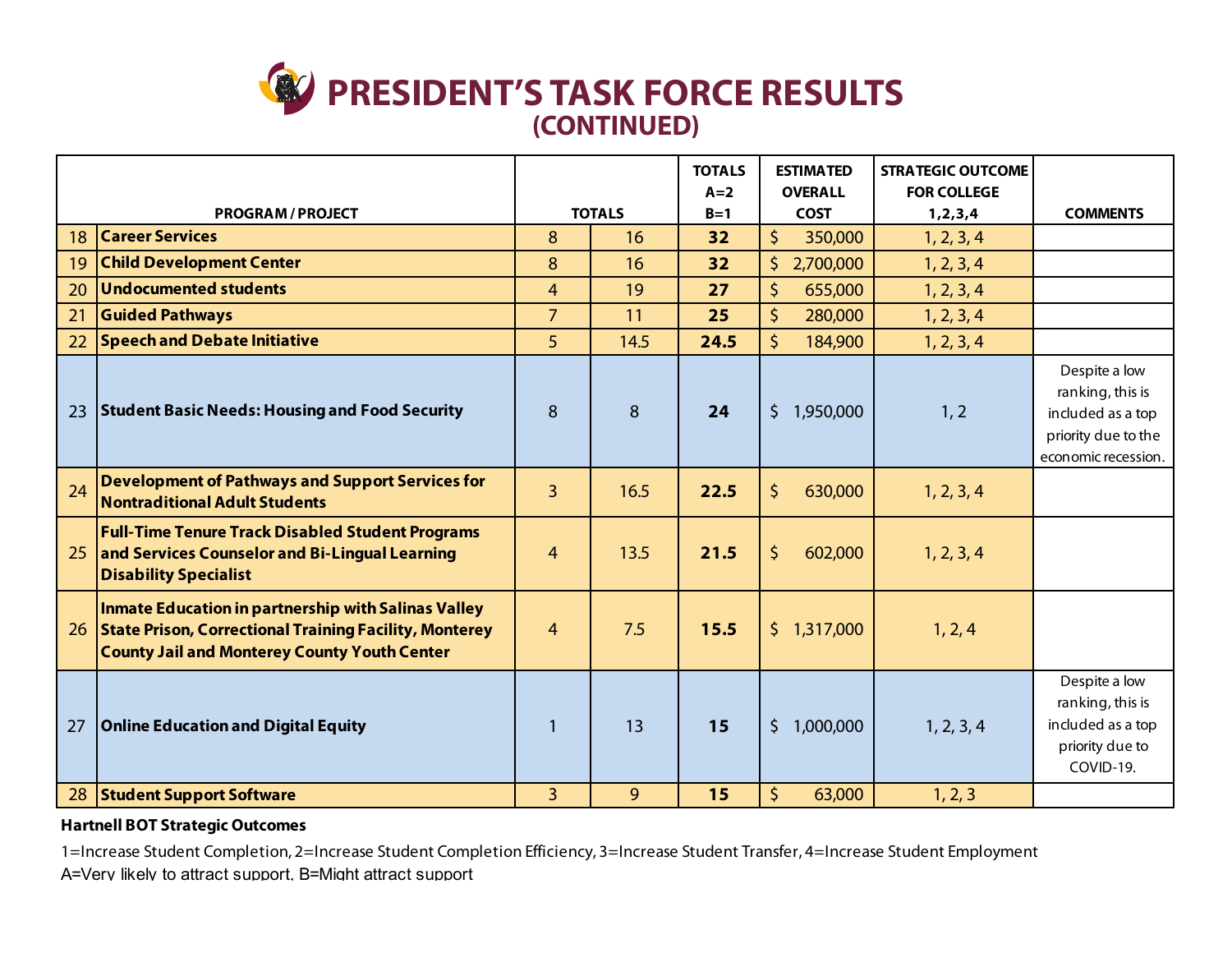

| <b>Hartnell College Foundation and Office of Advancement</b> |                                                                           |                                    |                              |                   |                    |                   |                       |  |  |
|--------------------------------------------------------------|---------------------------------------------------------------------------|------------------------------------|------------------------------|-------------------|--------------------|-------------------|-----------------------|--|--|
|                                                              | <b>Board of Trustees - Strategic Outcomes</b>                             | <b>ADVANCEMENT AND DEVELOPMENT</b> |                              |                   |                    |                   |                       |  |  |
|                                                              | <b>Increase Student Completion</b>                                        | <b>FUNDING PLAN</b>                |                              |                   |                    |                   |                       |  |  |
| <b>Increase Student Completion Efficiency</b>                |                                                                           |                                    | July 1, 2019 - June 30, 2024 |                   |                    |                   |                       |  |  |
|                                                              | <b>Increase Student Transfer</b>                                          |                                    |                              | <b>Public</b>     | <b>Public</b>      | <b>Private</b>    | <b>TOTAL</b>          |  |  |
|                                                              | <b>Increase Student Employment</b>                                        |                                    | <b>FUNDING</b>               | <b>Funding</b>    | <b>Funding</b>     | <b>Business</b>   | <b>Public</b>         |  |  |
|                                                              |                                                                           |                                    | <b>PLAN</b>                  | <b>College</b>    | <b>Competitive</b> | <b>Foundation</b> | & Private             |  |  |
|                                                              |                                                                           |                                    | <b>GOAL</b>                  | <b>Bond/Match</b> | <b>Grants</b>      | <b>Individual</b> | <b>Raised to date</b> |  |  |
|                                                              | <b>TOTAL FUNDING PLAN</b>                                                 |                                    | \$30,485,000                 |                   |                    |                   |                       |  |  |
|                                                              | 1. Fund for Innovative Programs & Accelerated Completion                  | \$.                                | 10,800,000                   | \$0               | \$0                | \$0               | \$0                   |  |  |
|                                                              | Nursing and+A:F Allied Health Expansion & New Center                      | \$                                 | 4,000,000                    | \$0               | \$0                | \$0               | \$0                   |  |  |
|                                                              | Computer Science Bachelor's Degree Program in 3 Years (CSin3)             | \$                                 | 2,600,000                    | \$0               | \$0                | \$0               | \$0                   |  |  |
|                                                              | Teacher Pathway Program                                                   | Ś                                  | 2,500,000                    | \$0               | \$0                | \$0               | \$0                   |  |  |
|                                                              | Agriculture Business and Technology Institute (ABTI) Student Internships, |                                    |                              |                   |                    |                   |                       |  |  |
|                                                              | Leadership & Outreach                                                     | \$                                 | 1,700,000                    | \$0               | \$0                | \$0               | \$0                   |  |  |
|                                                              | 2. Fund for Student Success                                               | \$                                 | 7,050,000                    | \$0               | \$0                | \$0               | \$0                   |  |  |
|                                                              | Salinas Valley Promise                                                    | \$                                 | 2,700,000                    | \$0               | \$0                | \$0               | \$0                   |  |  |
|                                                              | Scholarships (Campus Areas, Merit and Financial Need)                     | \$                                 | 1,300,000                    | \$0               | \$0                | \$0               | \$0                   |  |  |
|                                                              | Student Basic Needs: Housing and Food Security                            | \$                                 | 1,950,000                    | \$0               | \$0                | \$0               | \$0                   |  |  |
|                                                              | Women's Institutue (WELI)/Men's Insitute (MILE) Scholarships              | \$                                 | 1,100,000                    | \$0               | \$0                | \$0               | $$0$$                 |  |  |
|                                                              | 3. Fund for Salinas Valley STEM Programs                                  | \$                                 | 1,325,000                    | \$0               | \$0                | \$0               | \$0                   |  |  |
|                                                              | NASA Science, Engineer, Mathematics, Aerospace Academy                    | Ś                                  | 775,000                      |                   |                    |                   |                       |  |  |
|                                                              | Coding for Salinas Valley Youth Project                                   | Ś                                  | 300,000                      | \$0               | \$0                | \$0               | \$0                   |  |  |
|                                                              | Science & Match Institute                                                 | Ś                                  | 250,000                      | \$0               | \$0                | \$0               | $$0$$                 |  |  |
|                                                              | 4. Fund for Intercollegiate Athletics                                     | \$                                 | 2,710,000                    | \$0               | \$0                | \$0               | \$0                   |  |  |
|                                                              | New Track and Football Field                                              | \$                                 | 1,300,000                    | \$0               | \$0                | \$0               | \$0                   |  |  |
|                                                              | Transportation and Outreach                                               | \$                                 | 560,000                      | \$0               | \$0                | \$0               | \$0                   |  |  |
|                                                              | Sports Complex Lighting                                                   | \$                                 | 300,000                      | \$0               | \$0                | \$0               | \$0                   |  |  |
|                                                              | <b>Renovated Pool House</b>                                               | \$                                 | 250,000                      | \$0               | \$0                | \$0               | \$0                   |  |  |
|                                                              | Panther Lab Expansion                                                     | \$                                 | 200,000                      | \$0               | \$0                | \$0               | \$0                   |  |  |
|                                                              | Athletic Scholarships                                                     | Ś                                  | 100,000                      | \$0               | \$0                | \$0               | \$0                   |  |  |
|                                                              | 5. Fund for the Arts                                                      | \$                                 | 2,600,000                    | \$0               | \$0                | \$0               | \$0                   |  |  |
|                                                              | Arts Endowment                                                            | \$                                 | 2,000,000                    | \$0               | \$0                | \$0               | $$0$$                 |  |  |
|                                                              | <b>K-Career Partnerships</b>                                              | \$                                 | 250,000                      | \$0               | \$0                | \$0               | $$0$$                 |  |  |
|                                                              | Capital Improvement                                                       |                                    | 250,000                      | \$0               | \$0                | \$0               | \$0                   |  |  |
|                                                              | Workforce Development                                                     |                                    | 100,000                      | \$0               | \$0                | \$0               | \$0                   |  |  |